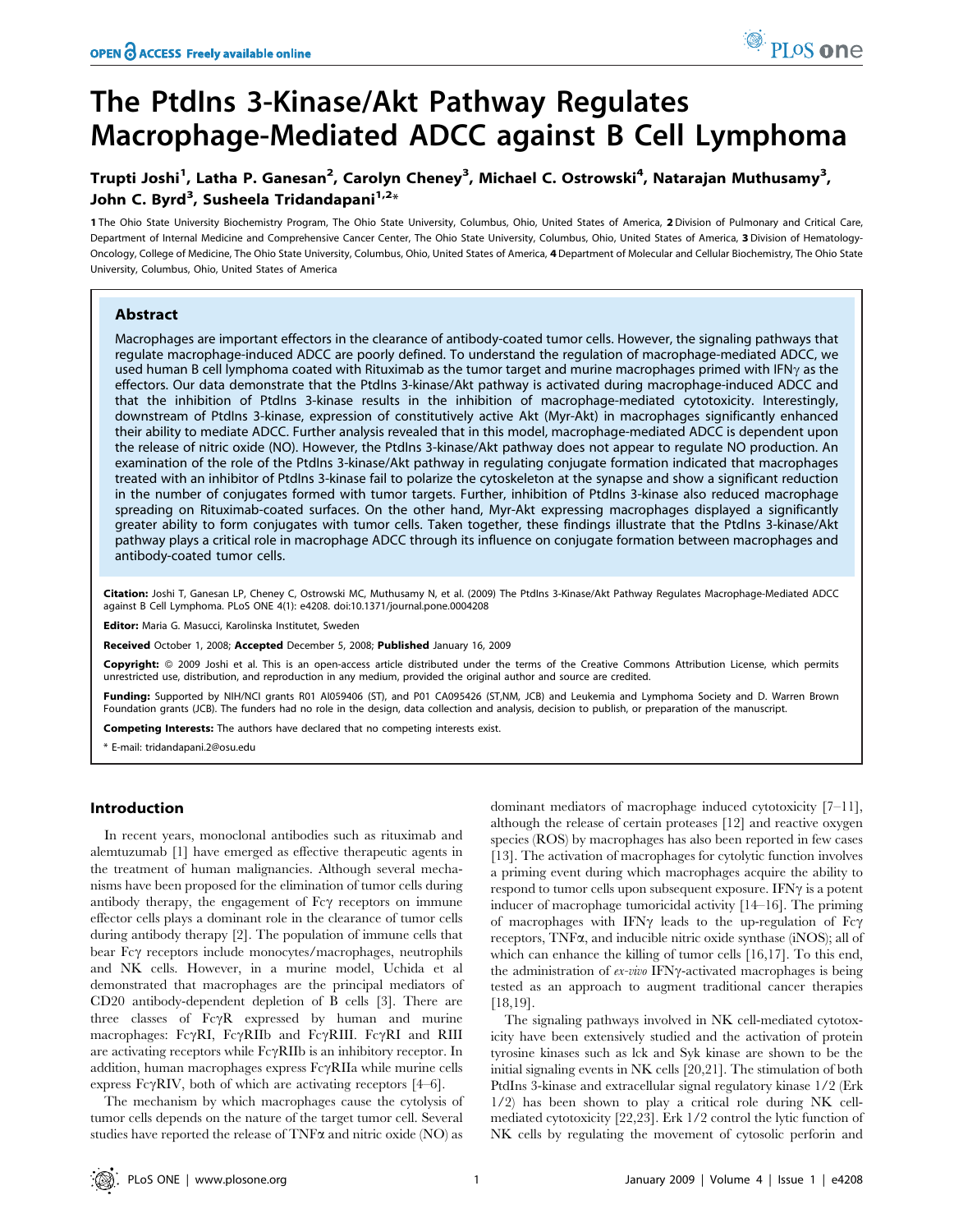granzyme B towards the target tumor cell [23]. Further it has been shown that Erk 1/2 activation is independent of the traditional Ras-dependent pathway and that PtdIns 3-kinaseinase mediates the activation of Erk 1/2 through sequential involvement of Rac1, PAK1 and MEK [22]. In addition, although the release of cytotoxic granules containing perforin and granzymes by NK cells mediates the lysis of tumor cell, an efficient conjugate formation between the NK cell and the target tumor cell is critical for the process of cytotoxicity [24,25]. This process involves the formation of immunologic synapse between NK cell and target cell [26,27]. During the synapse formation, there is a rapid reorganization of the NK cell cytoskeleton including the reorientation of the Golgi complex and the microtubuleorganizing center (MTOC) as well as the remodeling of actin cytoskeleton [28–30].

As opposed to NK cell cytotoxicity, the signaling events that regulate macrophage mediated ADCC are yet to be characterized. The aim of this study was to identify the signaling pathways that play a crucial role in macrophage response to antibody-coated tumor cells. For this purpose, we have used Rituximab-coated human Burkitt's B cell lymphoma cell line Raji cells as tumor targets. Rituximab is a human-mouse chimeric monoclonal antibody specific for CD20 antigen expressed on B cells. Rituximab has been shown to be effective in the treatment of various forms of B cell malignancies including the aggressive and indolent B cell non-Hodgkin's lymphoma (NHL) as well as B-cell chronic lymphocytic leukemia (CLL) [31]. We demonstrate a critical role for the PtdIns 3 kinase/Akt pathway in macrophage mediated ADCC against tumor cells. We first show that  $IFN\gamma$  primed macrophages mediate Rituximab-dependent killing of B cell lymphoma. The interaction of macrophages with antibody-coated tumor targets leads to the activation of multiple signaling events including the activation of tyrosine kinases and PtdIns 3-kinase/Akt. Pharmacological inhibition of PtdIns 3-kinase/Akt completely abolished macrophage cytotoxicity indicating that the activation of PtdIns 3-kinase/Akt is critical for macrophage cytotoxicity. Consistent with this, murine peritoneal macrophages expressing overactive Akt (Myr-Akt) showed significantly enhanced ADCC compared to their wild-type counterparts. Further analysis of the role of the PtdIns 3-kinase/Akt pathway in macrophage ADCC reveals that this pathway regulates macrophage cytotoxicity at the level of conjugate formation between the effector macrophages and antibody-coated tumor cells.

#### Materials and Methods

#### Cells, antibodies and reagents

Raw 264.7 cells and Raji cells were obtained from American Type Culture Collection (Manassas, VA) and maintained in RPMI 1640 supplemented with 5% fetal bovine serum. Recombinant mouse IFN $\gamma$  and TNF $\alpha$  neutralizing antibody were purchased from R&D systems (Minneapolis, MN). All phospho-specific antibodies were from Cell Signaling Technology (Danvers, MA), iNOS antibody was from BD Transduction laboratories (Franklin Lakes, NJ), mouse anti-human CD37 antibody was from BD Biosciences and actin antibody was from Santa Cruz Biotechnology (Santa Cruz, CA). Rituximab and Herceptin antibodies were produced by Genentech (San Francisco, CA). All pharmacological inhibitors were purchased from Calbiochem. Griess Reagent kit was from Molecular Probes (G-7921) (Eugene, OR). Goat antimouse Alexa Fluor 594 and FITC-phalloidin were purchased from Molecular probes. TNF $\alpha$  ELISA kit was purchased from R&D systems.

#### Isolation of peritoneal macrophages

Transgenic mice with macrophage-specific expression of Myr-Akt have been described earlier [32]. Peritoneal macrophages from transgenic mice and their wild-type littermates were induced by i.p. injection of 1.5 ml of 2.9% Brewer's thioglycolate broth. Macrophages were harvested 4–5 days post-injection by peritoneal lavage using RPMI supplemented with 10% FBS. RBCs were lysed by incubating peritoneal exudate cells with 3–5 ml of RBC lysis buffer (155 mM NH<sub>4</sub>Cl, 10 mM KHCO<sub>3</sub>, 0.1 mM EDTA [pH 8.0]) for 3 minutes on ice.

ADCC assay: A  ${}^{51}$ Cr-release assay was performed as described elsewhere [33] with some modifications. Macrophages were plated in 96-well V-bottom tissue culture plates in 10% RPMI medium supplemented with mIFN $\gamma$  (25 ng/ml) and incubated overnight at  $37^{\circ}$ C. Raji cells were labeled with  $5^{1}$ Cr followed by coating with Rituximab. Rituximab was used at a final concentration of 10 µg/ ml in all assays except those where dose response with Rituximab was measured. Rituximab-coated, <sup>51</sup>Cr-labeled Raji targets were added to macrophages at various E:T ratios. After 8 hours incubation at  $37^{\circ}$ C, supernatants were harvested and the amount of 51Cr released was measured in a gamma counter. The percent relative cytotoxicity was determined as  $[$ (experimental cpm $-$ spontaneous cpm $/$ (total cpm-spontaneous cpm)] \*100. For assays involving inhibitors,  $IFN\gamma$  primed macrophages were incubated with the appropriate inhibitors for 30 minutes before addition of target cells. Both, L-NMMA, a competitive inhibitor of nitric oxide production and  $TNF\alpha$  neutralizing antibody were added to macrophage cultures along with  $IFN\gamma$  and incubated overnight before addition of targets.

# Preparation of target cells for signaling and cytokine experiments

Raji cells were first coated with Rituximab (10  $\mu$ g/ml) at 37<sup>°</sup>C for 20 minutes. Unbound antibody was removed by washing cells once in PBS. Cells were then fixed on ice in 1% paraformaldehyde (PFA) in PBS for 10 minutes. The cells were finally washed with PBS thoroughly to remove PFA. Uncoated or control antibody (Herceptin) treated cells were processed in an identical manner.

#### Cell stimulation, lysis and Western blotting

Raw 264.7 cells or peritoneal macrophages were plated in 48 well tissue culture plates and primed with mIFN $\gamma$  (25 ng/ml) overnight. Cells were then stimulated with fixed Rituximab-coated or uncoated Raji targets at 1:1 E:T ratio for indicated time points. Cells were lysed in TN1 lysis buffer (50 mM Tris pH 8.0, 10 mM EDTA,  $10 \text{ mM } \text{Na}_4\text{P}_2\text{O}_7$ ,  $10 \text{ mM } \text{NaF}$ ,  $1\%$  Triton-X  $100$ , 125 mM NaCl, 3 mM Na<sub>3</sub>VO<sub>4</sub>, 10  $\mu$ g/ml each aprotinin and leupeptin). Protein-matched whole cell lysates were separated by SDS-PAGE, transferred to nitrocellulose membranes, probed with the antibody of interest and developed with enhanced chemiluminescence (ECL).

#### Western Blot Data Quantitation

The ECL signal was quantitated using a scanner and a densitometry program (Scion Image; Scion, Frederick, MD). Background pixel values were subtracted, the signal was normalized to the amount of actin and the normalized band intensity values were plotted.

#### Preparation of heat-aggregated IgG (IgG immunecomplexes)

Heat-aggregated IgG was prepared according to methods described previously [34]. In brief Chromopure mouse IgG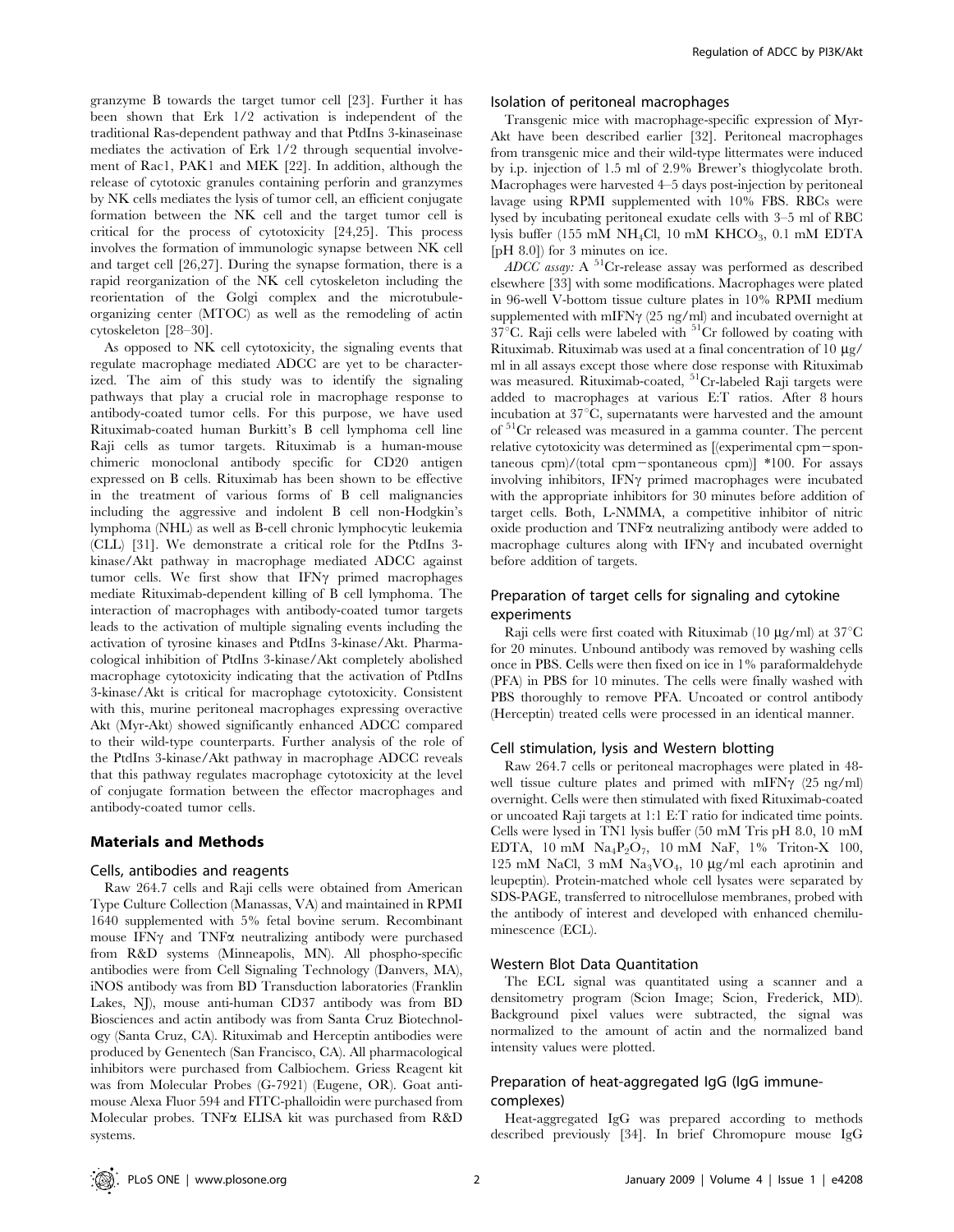(Jackson ImmunoResearch Laboratories, West Grove, PA) at a concentration of 350  $\mu$ g/ml was heated at 62<sup>°</sup>C for 30 minutes, then cooled on ice immediately and used to stimulate cells.

#### Measurement of  $TNFx$  by ELISA

Raw 264.7 cells or peritoneal macrophages were incubated with or without IFN $\gamma$  (25 ng/ml) overnight, treated with DMSO or  $10 \mu M$  Ly294002 and then stimulated with paraformaldehydefixed Rituximab-coated Raji targets for 8 hours at E:T ratio of 1:1. The supernatants were harvested and analyzed by ELISA. To test the neutralizing ability of  $TNF\alpha$  blocking antibody, similar samples were run in parallel in the presence of  $TNF\alpha$  blocking antibody.

#### Measurement of nitrite by Griess Reagent

The levels of NO were measured by assaying the culture supernatants for  $NO_2^-$ , a stable product of NO with molecular oxygen. The assay was performed with a modification of previously described method [35] using Griess Reagent kit from Molecular Probes. For the assay, macrophages were plated in RPMI containing no phenol red and no serum. To test the effect of Fc receptor clustering on NO production, macrophages were primed with IFN $\gamma$  for 16 hours, treated with DMSO or 10  $\mu$ M Ly294002 for 30 minutes followed by stimulation with immunecomplexes (350  $\mu$ g/ml) for 8 hours (IFN $\gamma$  was left in the medium during immune-complex stimulation). For nitrite assay,  $100 \mu l$  of supernatant was mixed with 50 µl of Griess Reagent (Molecular Probes G-7921) and incubated at room temperature in dark for 30 minutes. The absorbance was measured at 520 nm and nitrite concentrations were calculated from a standard curve obtained using standards containing increasing concentration of NaNO<sub>2</sub>.

#### Analysis of conjugate formation

IFNy primed macrophages and Raji tumor cells were stained for analysis of conjugates using a method described elsewhere [27]. The IFNy primed macrophages were treated with DMSO or inhibitors (10  $\mu$ M Ly294002 or 20 nM rapamycin) for 30 minutes and then mixed with Rituximab-coated Raji cells at 5:1 ratio for 30 minutes at  $37^{\circ}$ C in suspension. The cell suspension was transferred to poly-L-lysine coated cover-slips and the plate was centrifuged at 1600 rpm for 5 minutes. The plate was further incubated at  $37^{\circ}$ C for 1 hour. The cells were then fixed using  $4\%$ formaldehyde, washed twice and incubated with mouse antihuman CD37 antibody overnight followed by Alexa Fluor 594 conjugated goat anti-mouse for 4 hours. The cells were then permeabilized using 0.2% Triton-X100 and stained with FITCphalloidin.

Cell conjugates were analyzed using Olympus microscope (Olympus, BX40F-3, Melville, NY) and images were captured using digital video camera (Olympus U-CMAD-2, Optronics, Galeta, CA). 100 red cells were analyzed per cover-slip and a total of 300 red cells per condition were scored for conjugate formation. The results were expressed as % conjugates formed.

#### Spreading of macrophages on Rituximab-coated surfaces

The spreading of macrophages on antibody-coated surfaces was measured as described elsewhere [36]. Thioglycollate-elicited wildtype peritoneal macrophages were treated with DMSO or 10  $\mu$ M Ly294002 for 30 minutes at  $37^{\circ}$ C. They were then allowed to spread on cover-slips pre-coated with 1 mg/ml Rituximab for different time points. The spreading of cells was analyzed using Nikon E800 microscope and images were captured using a Nikon FDX-35 camera. The cells were then fixed with 4% formaldehyde.

The surface area occupied by cells was measured using Morphometry software (version 6) and expressed as arbitrary units (AU).

#### Statistical Analysis

All data were analyzed using Student's t-test and p value of  $\leq 0.05$  was considered significant.

#### Results

#### $IFN<sub>Y</sub>-primed macrophages show Rituximab-dependent$ lysis of B cell lymphoma Raji cells

We first tested whether macrophages could elicit Rituximabdependent killing of B cell lymphoma cells. For this, we used a standard <sup>51</sup>Cr-release assay method which has been extensively employed by several authors to measure the cytotoxic potential of NK cells. In these assays, murine macrophages were primed with IFN $\gamma$  over-night and then co-cultured with  $51$ Cr-labeled, Rituximab-coated Raji cells for 8 hours. The amount of 51Cr released at the end of 8 hours was measured and is indicated as % cytotoxicity. First, we analyzed whether murine macrophage cell line Raw 264.7 and primary peritoneal macrophages could mediate cytolysis of Rituximab-coated Raji cells. For this, IFN $\gamma$ primed macrophages (effectors) were incubated with  $^{51}Cr$ -labeled Raji cells (targets) coated with Rituximab  $(10 \mu g/ml)$  at different effector to target (E:T) ratios. Our results indicate that both Raw 264.7 cells and peritoneal macrophages show increasing cytotoxicity towards Rituximab-coated Raji cells with the increasing E:T ratio (Figure 1A and 1B).

To confirm that the cytotoxicity seen in the above experiments is indeed antibody-mediated, IFN $\gamma$  primed Raw 264.7 cells were incubated with  $5^1$ Cr-labeled Raji cells coated with increasing concentration of Rituximab. The results shown in Figure 1C indicate that there was a dose-dependent increase in the cytotoxicity mediated by Raw 264.7. Moreover tumor cells not coated with Rituximab or treated with irrelevant antibody such as Herceptin which does not bind to Raji cells were not lysed by IFN $\gamma$  primed macrophages. This indicates that the opsonization by antibodies that specifically bind the tumor cells induce their killing by macrophage effectors.

To examine the requirement of priming by  $IFN\gamma$ , macrophages were treated with increasing concentrations of IFN $\gamma$ . As indicated in Figure 1D, Raw 264.7 cells left untreated with IFN $\gamma$  could not mediate ADCC while the cytotoxicity of macrophages increased gradually with increasing doses of IFN $\gamma$ . These data are consistent with the previously reported requirement of  $IFN\gamma$  by macrophages for tumoricidal activity [14,15].

# Rituximab-coated targets induce significant activation of Syk kinase and the PtdIns 3-kinase/Akt pathway in macrophages

We investigated the activation of several signaling pathways in macrophages in response to antibody-coated tumor targets by stimulating IFN $\gamma$ -primed peritoneal macrophages with formaldehyde-fixed Rituximab-coated Raji targets for various time points. Similar approaches have been used in the past in the studies of NK cell mediated cytotoxicity [22,23]. Raji cells incubated with Herceptin (which does not bind to Raji cells) were used as a control. As shown in Figure 2A upper panel, strong phosphorylation of Syk kinase was seen at 30 minutes with Rituximab-coated targets but not with control antibody-treated targets. The graph shown in lower panel is a quantitation of band intensity from three independent experiments. The stimulation of macrophages with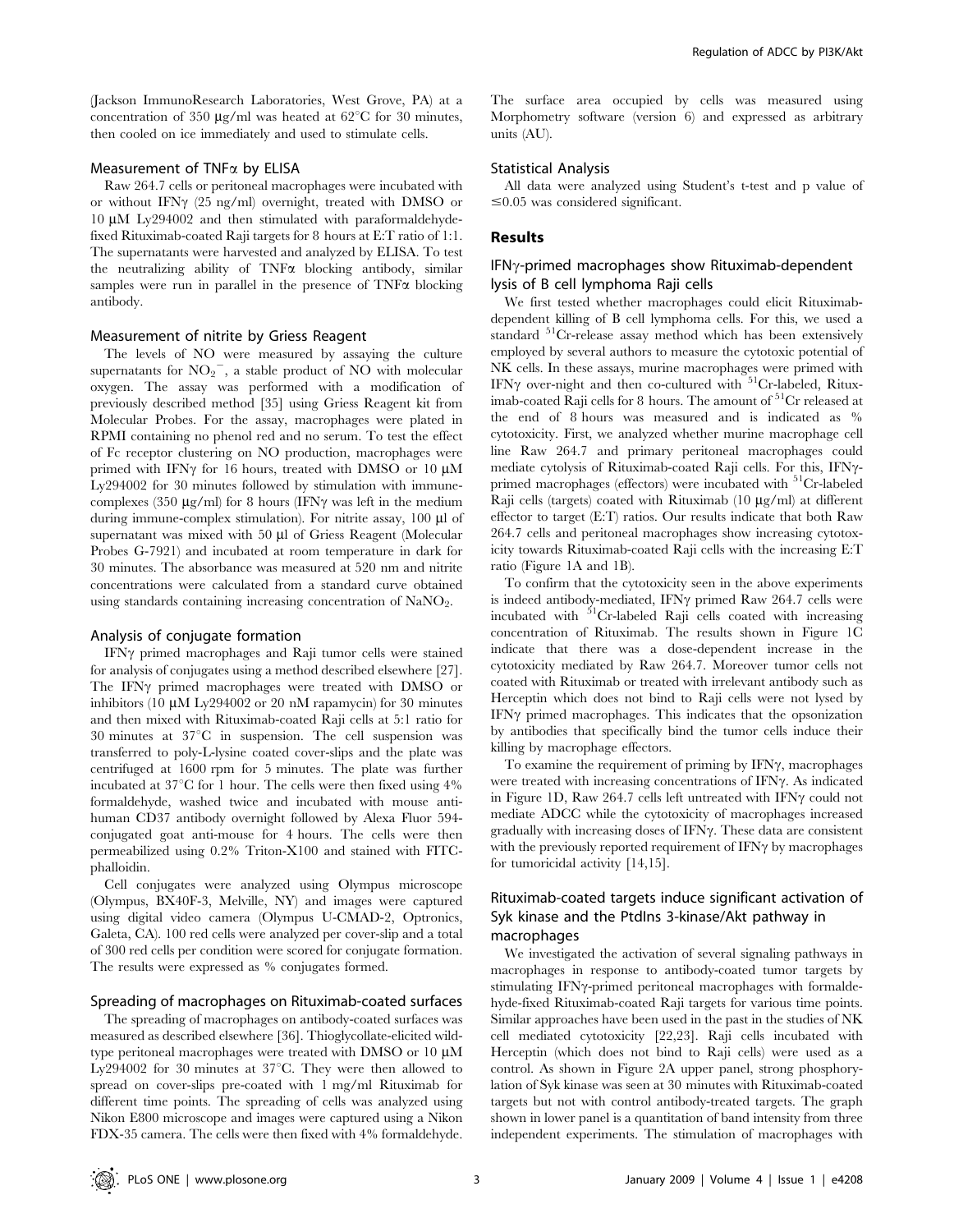

Figure 1. IFNy-primed macrophages show Rituximab-dependent lysis of B cell lymphoma Raji cells. A. Raw 264.7 cells or B. peritoneal macrophages were primed with 25 ng/ml IFN<sub>Y</sub> over-night. <sup>51</sup>Cr- labeled Raji cells coated with 10 µg/ml Rituximab were added to IFN<sub>Y</sub> primed macrophages at E:T ratios of 0:1, 12.5:1, 25:1 and 50:1. The amount of <sup>51</sup>Cr released was measured at the end of 8 hours and is shown as % cytotoxicity. C. 51Cr-labeld Raji cells were coated with increasing concentrations of Rituximab as indicated in the figure or treated with Herceptin (10  $\mu$ g/ml). They were then co-cultured with IFN<sub>Y</sub>-primed Raw 264.7 cells for 8 hours. The supernatants were harvested and the amount of <sup>51</sup>Cr released was measured. The graph shows % cytotoxicity values obtained at 50:1 E:T ratio. **D.** To test the effect of IFN<sub>Y</sub> priming, Raw 264.7 cells were<br>primed with increasing concentration of IFN<sub>Y</sub> and co-cultured with <sup></sup> obtained at the E:T ratio of 50:1 are shown in the graph. doi:10.1371/journal.pone.0004208.g001

Rituximab-coated tumor cells also resulted in the activation of the PtdIns 3-kinase/Akt pathway as seen by serine phosphorylation of Akt while tumor cells incubated with control antibody failed to induce Akt activation (Figure 2B). The graph shown in lower panel represents the average of phospho-Akt band intensity from three experiments. In addition to the activation of these pathways, we also observed an increase in phosphorylation of Erk/MAPK with targets opsonized with Rituximab. No activation of p38 or JNK MAPKs was seen (data not shown). Collectively, these results indicate that when macrophages are incubated with tumor cells coated with the appropriate antibody display the activation of specific signaling pathways.

# Activation of the PtdIns 3-kinase/Akt pathway is critical for macrophage ADCC

The above experiments demonstrated that there is a significant activation of the PtdIns 3-kinase/Akt pathway in macrophages upon ligation with antibody-coated targets. In order to examine whether the activation of the PtdIns 3-kinase/Akt pathway is important during cytotoxicity, we used Ly294002, a specific pharmacological inhibitor of PtdIns 3-kinase. Previous work from our group has demonstrated that Akt promotes Fc receptormediated phagocytosis through activation of p70S6 kinase (p70S6K) [32]. To test the requirement of downstream p70S6K

in macrophage mediated ADCC, we incorporated rapamycin, an inhibitor of mTOR, in this experiment. IFN $\gamma$  primed Raw 264.7 cells were pre-treated with either DMSO or  $10 \mu M$  Ly294002 or 20 nM rapamycin for 30 minutes. They were then co-cultured with <sup>51</sup>Cr-labeled, Rituximab-coated Raji targets for 8 hours. At the end of 8 hours, supernatants were harvested and the amount of 51Cr released was measured. As seen in Figure 3A, pretreatment of macrophages with PtdIns 3-kinase inhibitor resulted in complete inhibition of antibody-dependent cytotoxicity indicating that the PtdIns 3-kinase/Akt pathway plays a critical role in macrophage response towards antibody-coated targets. On the other hand, the cytotoxic ability of macrophages treated with rapamycin remained unaffected. This suggests that unlike phagocytosis, activation of p70S6K is dispensable during Fc $\gamma$ R-mediated macrophage cytotoxicity. To ensure the specificity of the inhibitors, Raw 264.7 cells were first incubated with respective inhibitors for 30 minutes and then stimulated with immune-complex (heat-aggregated IgG) for 7 minutes. The protein-matched whole cell lysates were analyzed using phospho-p70S6K antibody for rapamycin and phospho-Akt antibody for Ly294002. The cells treated with vehicle-control (DMSO) showed significant induction in phosphorylation of Akt (Figure 3B, left) and p70S6K (Figure 3B, right) whereas the treatment of cells with Ly294002 and rapamycin resulted in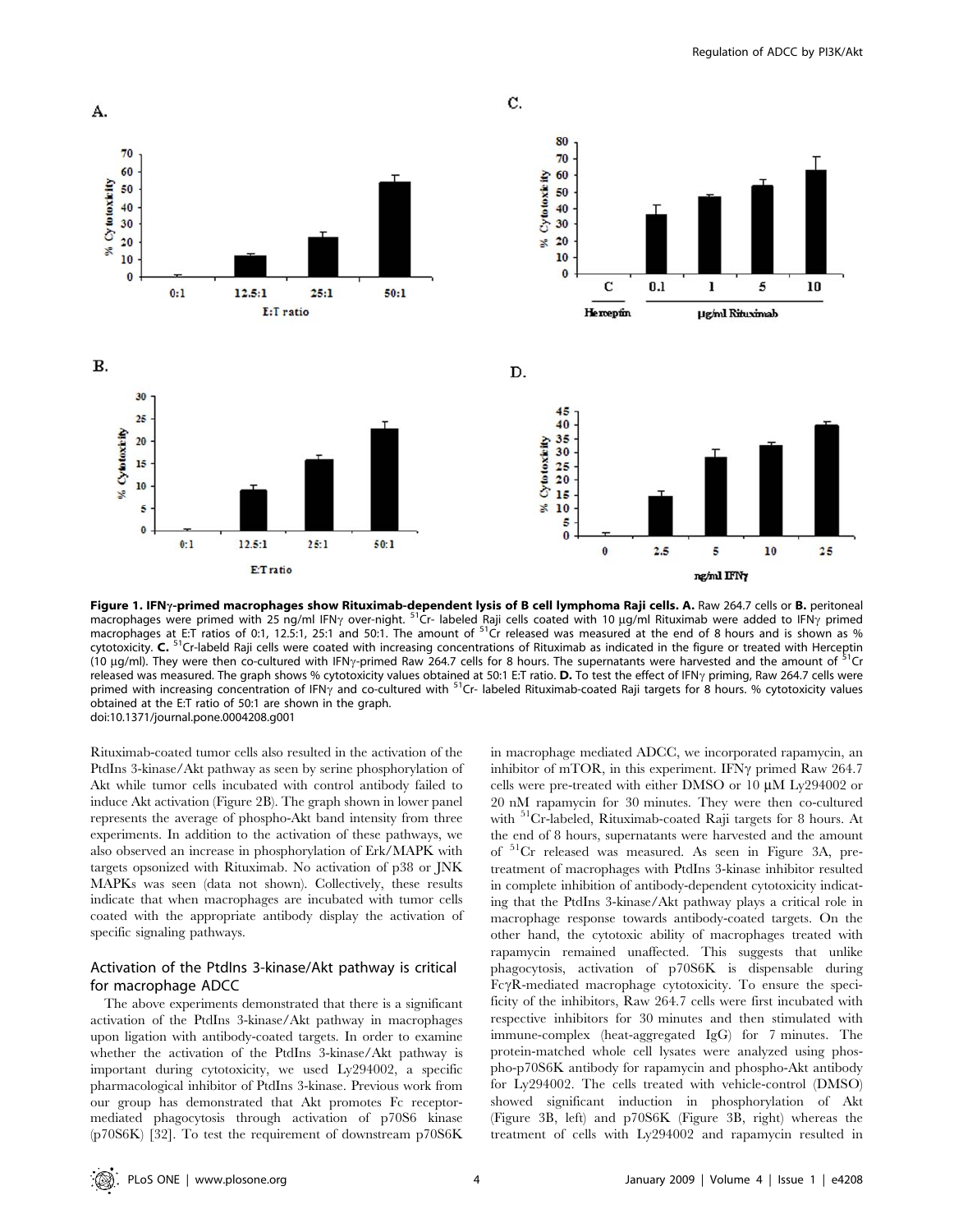

Figure 2. Rituximab-coated targets induce significant activation of Syk kinase and the PtdIns 3-kinase/Akt pathway in macrophages. IFN<sub>Y</sub>-primed peritoneal macrophages were stimulated with paraformaldehyde-fixed Rituximab-coated or control antibody-treated Raji cells at E:T ratio of 1:1 for indicated time points. Protein-matched whole cell lysates were analyzed by Western blotting with A. phospho-Syk antibody (upper) and B. phospho-Akt antibody (upper). The same membranes were reprobed with actin antibody (lower). The graphs in the lower panels show mean and SD of the band intensity of phospho-Syk and phospho-Akt from three independent experiments. Data were analyzed by student's t-test ( $* = p$  value  $\leq 0.05$ ). doi:10.1371/journal.pone.0004208.g002

complete inhibition of phosphorylation of Akt and p70S6K respectively.

# Over-expression of active Akt enhances macrophage ADCC

The above data indicated that Rituximab-coated Raji cells stimulate Akt activation in macrophages and activation of PtdIns 3-kinase upstream of Akt is necessary for macrophage ADCC. Also a previous report from our group has demonstrated that constitutively active Akt significantly up-regulates  $Fc\gamma R$ -mediated phagocytosis by macrophages [32]. To determine whether activation of Akt downstream of PtdIns 3-kinase plays a role during macrophage mediated ADCC, we tested the cytotoxic ability of peritoneal macrophages from previously described transgenic mice over-expressing macrophage specific, constitutively active Akt (Myr-Akt). The results shown in Figure 4A indicate that Myr-Akt macrophages show significantly enhanced cytolysis of Rituximab-coated Raji cells as compared to their wild-type counterparts. As described previously, there is no difference in the expression of  $Fc\gamma R$  on the surface of Myr-Akt and wild-type macrophages [32] indicating that the enhanced ADCC is indeed a function of over-active Akt and not attributable to the changes in Fc receptor expression. To confirm the expression of Myr-Akt transgene, whole cell lysates from wild-type and Myr-Akt macrophages were resolved on SDS-PAGE and blotted with phospho-Akt antibody (Figure 4B, upper panel). The lower panel of Figure 4B is a reprobe of the same membrane with actin antibody to show equal loading of protein. Together these results demonstrate that downstream of PtdIns 3-kinase, Akt activation plays an important role in macrophage response to antibodycoated tumor cells.

# Influence of the PtdIns 3-kinase/Akt pathway on mediators of cytotoxicity: TNF $\alpha$  and nitric oxide

Several previous studies have indicated that  $TNF\alpha$  and nitric oxide (NO) produced by activated monocytes/macrophages are predominant effectors of cytotoxicity [7–9]. These studies further suggest that although many cells are sensitive to TNFa-mediated lysis, vast majority of the cells appear to be resistant to TNFainduced cytolysis [37–40]. Having established the role of the PtdIns 3-kinase/Akt pathway in macrophage mediated ADCC, we next wanted to understand the mechanism by which this pathway regulates cytotoxicity. We hypothesized that the PtdIns 3-kinase/ Akt pathway may enhance macrophage induced tumoricidal activity by promoting the production of  $TNF\alpha$  and/or nitric oxide.

To test this hypothesis, we measured the amount of  $TNF\alpha$ produced by IFN<sub>Y</sub>-primed macrophages in response to antibodycoated tumor cells in presence or absence of PtdIns 3-kinase/Akt inhibitor. For these experiments, Raw 264.7 cells were primed with IFN $\gamma$  (25 ng/ml) for 16 hours, treated with either DMSO or  $10 \mu M$  Ly294002 for 30 minutes and then stimulated with formaldehyde-fixed Rituximab-coated Raji cells at E:T ratio of 1:1 for 8 hours. Raw 264.7 cells left untreated with IFN $\gamma$ , or stimulated with IFN $\gamma$  alone or Rituximab-coated Raji cells alone served as control conditions for the experiment. Supernatants were harvested and levels of TNF $\alpha$  were measured using ELISA. Consistent with previous reports, the results shown in Figure 5A indicate that macrophages primed with IFN $\gamma$  alone produced a small amount of TNF $\alpha$  [17,41]. Further activation of IFN $\gamma$ primed macrophages with antibody-coated tumor cells (indicated as RR in the figure) resulted in significantly higher levels of  $TNF\alpha$ in presence of DMSO. However, TNFa production stimulated by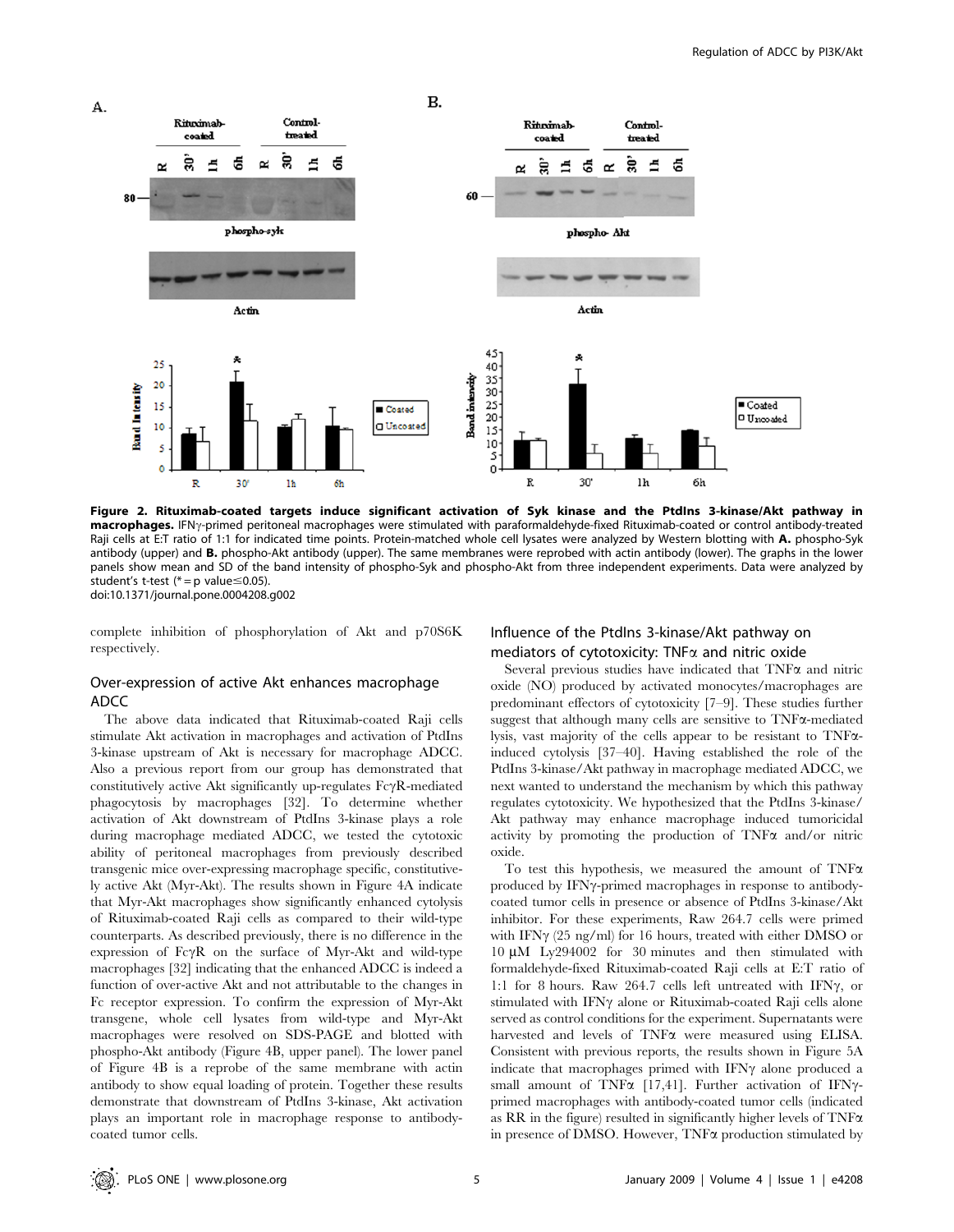

Figure 3. Activation of the PtdIns 3-kinase/Akt pathway is critical for macrophage ADCC. A. IFN $\gamma$ -primed Raw 264.7 cells were treated with DMSO, 10  $\mu$ M Ly294002 and 20 nM Rapamycin for 30 minutes. They were then incubated with <sup>51</sup>Cr-labeled Rituximabcoated Raji cells for 8 hours. The graph shows % cytotoxicity at 50:1 E:T ratio. B. To test the specificity of the inhibitors used, Raw 264.7 cells were incubated with DMSO, 10 µM Ly294002 or 20 nM Rapamycin for 30 minutes. The cells were then stimulated with immune-complexes for 7 minutes. Protein-matched cell lysates were analyzed by Western blotting with phospho-Akt antibody and phospho-p70S6K antibody (upper). R indicates resting samples and A indicates cells activated with immune-complexes. The same membranes were reprobed with actin antibody (lower).

doi:10.1371/journal.pone.0004208.g003

ligation with antibody-coated tumor cells was significantly inhibited in IFN $\gamma$  primed macrophages treated with Ly294002 indicating that the PtdIns 3-kinase/Akt pathway is involved in  $Fc\gamma R$ -mediated TNF $\alpha$  production.

As mentioned earlier, majority of tumor cells have been shown to be resistant to TNFa-mediated lysis [37–40]. Therefore, we next tested the requirement of  $TNF\alpha$  in cytolysis of Rituximabopsonized Raji cells by incorporating  $TNF\alpha$  neutralizing antibody in the cytotoxicity assays. As seen in Figure 5B, incubation of macrophages with  $TNF\alpha$  neutralizing antibody had no effect on their cytotoxic ability towards Rituximab-coated Raji cells suggesting that Raji cells are resistant to lysis by TNFa. We also confirmed the blocking activity of  $TNF\alpha$  neutralizing antibody in a parallel experiment using ELISA (data not shown). Thus, although PtdIns 3-kinase/Akt regulates TNF $\alpha$  production, TNF $\alpha$  is not required for cytolysis of Raji cells.

Next, we determined the role of NO in macrophage ADCC against Raji cells. Resting macrophages do not produce nitric oxide since inducible nitric oxide synthase (iNOS), the enzyme involved in NO synthesis by macrophages, is not constitutively expressed [42,43]. However, priming of macrophages with IFN $\gamma$  induces the expression of iNOS and thereby leads to NO production [16]. Since L-arginine is used as a substrate by iNOS for NO synthesis, analogs of L-arginine such as L-NMMA act as competitive inhibitors of iNOS activity and thereby block NO production [44]. To examine the role of NO in lysis of Raji cells, we measured the percent cytotoxicity of macrophages in the presence of increasing concentrations of L-NMMA. The results shown in Figure 5C demonstrate that macrophages treated with L-NMMA lose their cytolytic ability towards Rituximab-coated Raji cells in a dose-dependent manner. These data demonstrate that nitric oxide is necessary for lysis of Rituximab-coated Raji cells by macrophages.

Having established the requirement for NO production, we next analyzed the role of PtdIns 3-kinase in NO production. Here, Raw 264.7 cells were primed with IFN $\gamma$  (25 ng/ml) alone or further stimulated by IgG immune-complexes in presence of either DMSO or 10 µM Ly294002 for 8 hours and the amount of NO present in supernatants was measured. As shown in Figure 5D, macrophages when primed with IFN $\gamma$  produced NO. NO production was further enhanced significantly following the activation of  $Fc\gamma$  receptors by immune-complexes. However, inhibition of PtdIns 3-kinase/Akt had no effect on the production of NO upon FcyR clustering indicating that PtdIns 3-kinase/Akt plays no role in  $Fc\gamma R$ -induced NO production by macrophages.

These results can be summarized as follows: a)  $Fc\gamma R$ -mediated TNF $\alpha$  production is regulated by PtdIns 3-kinase/Akt; however, TNF $\alpha$  is not involved in lysis of Rituximab-coated Raji cells, b) Although nitric oxide is required for macrophage ADCC against Raji cells, activation of PtdIns 3-kinase/Akt does not contribute to NO synthesis.

## The PtdIns 3-kinase/Akt pathway promotes conjugate formation between macrophages and tumor cells

The above results suggest that an event other than the release of cytotoxic mediators is a requisite for the cytotoxicity and is probably influenced by PtdIns 3-kinase/Akt pathway. Many studies have demonstrated that in the case of NK cell cytotoxicity, the process of conjugate formation between the effector NK cell and the target tumor cell is critical and determines the efficacy of killing [24,25]. The two important events involved in conjugate formation include reorganization of the actin cytoskeleton and polarization of microtubule organizing center (MTOC) at the synapse [28,29,45]. It has been shown that actin remodeling is required for the maintenance of conjugate formation and also for the localized release of cytotoxic mediators [46,47]. Several other reports have demonstrated the role of PtdIns 3-kinase in cytoskeletal rearrangements [48–50]. We therefore analyzed whether the loss in macrophage ADCC upon inhibition of PtdIns 3-kinase/Akt was due to defects in conjugate formation with tumor cells. To visualize the conjugates, we allowed macrophages (pre-treated with DMSO, Ly294002 or rapamycin) and tumor cells mixed at E:T ratio of 5:1 to adhere to poly-L-lysine coated cover-slips. Rituximab-coated Raji tumor cells were then labeled with mouse anti-human CD37 antibody (a B cell-specific cell surface marker) followed by goat anti-mouse Alexa Fluor 594 (red fluorescence) and IFN $\gamma$  primed macrophages were stained with FITC-phalloidin (green fluorescence). The visualization of actin polarization at the junction between the macrophage and the Rituximab-coated Raji cell indicated that DMSO treated macrophages showed polarization of actin at the synapse formed with tumor cell, whereas Ly294002 treated macrophages failed to show significant actin polarization (Figure 6A). To measure the number of conjugates, 300 tumor cells were counted for each condition and were scored for conjugate formation. The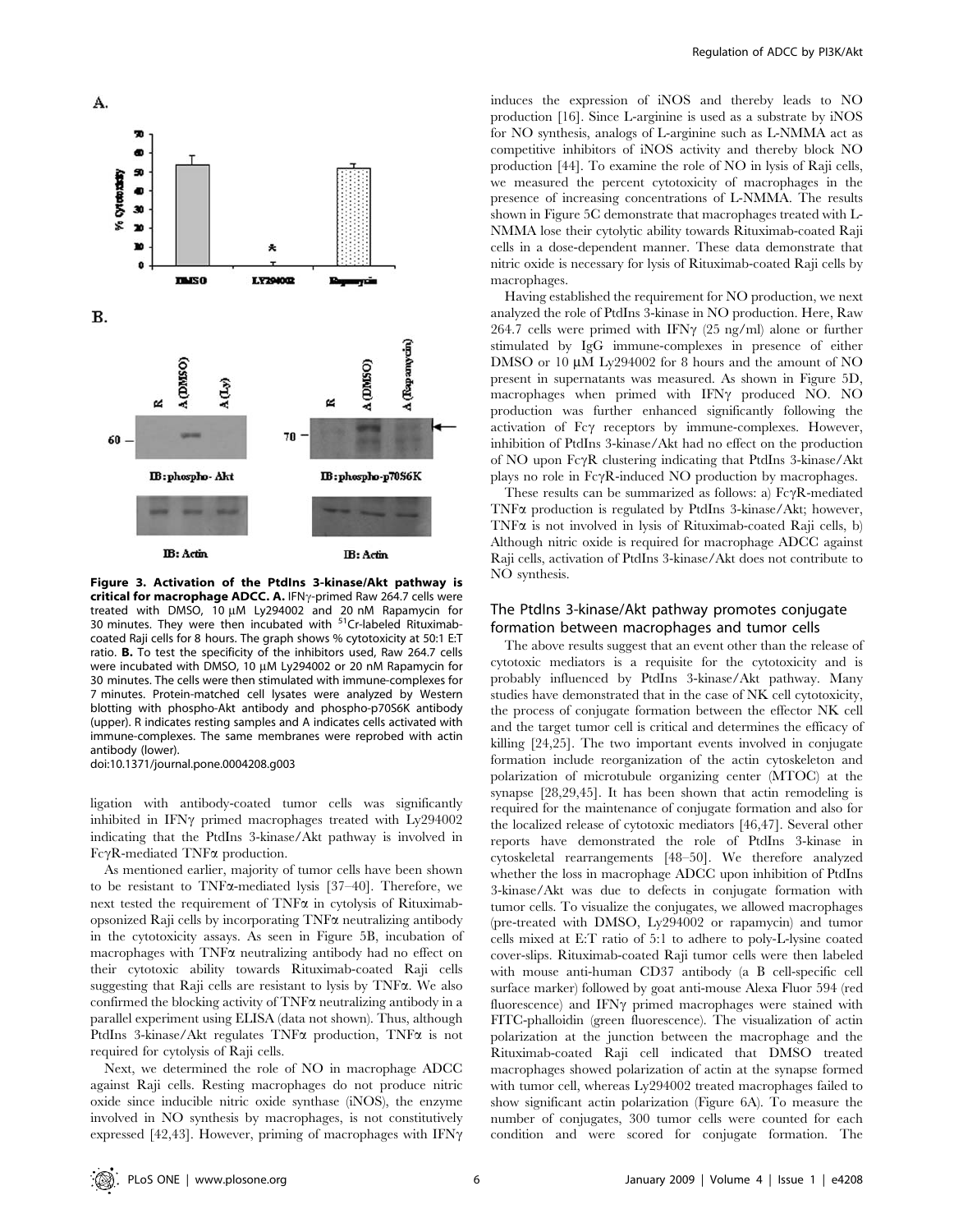



Figure 4. Over-expression of active Akt enhances macrophage ADCC. A. Wild-type and Myr-Akt expressing peritoneal macrophages were activated with IFN<sub>2</sub> over-night. <sup>51</sup>Cr- labeled Rituximab-coated Raji targets were added and supernatants harvested at the end of 8 hours. The graph shows % cytotoxicity values obtained at E:T ratio of 50:1. Data was analyzed using student's t-test (\* = p value≤0.05). **B.** To confirm the expression of the Myr-Akt transgene, cell lysates from wild-type and Myr-Akt peritoneal macrophages were analyzed by Western blotting with phospho-Akt antibody (upper). The same membrane was reprobed with actin antibody (lower). doi:10.1371/journal.pone.0004208.g004

experiment was repeated at least three times. As shown in Figure 6B, pre-treatment of macrophages with Ly294002 reduced their ability to form conjugates with tumor cells. There was no reduction in percent conjugates formed upon rapamycin treatment. Similar experiments were performed using peritoneal macrophages isolated from WT and Myr-Akt mice. Myr-Akt macrophages displayed significantly increased conjugate formation with antibody-coated tumor cells (Figure 6C). These data indicate that the PtdIns 3-kinase/Akt pathway plays a role in promoting the contact between macrophages and antibody-coated tumor cells.

# The PtdIns 3-Kinase/Akt pathway enhances the spreading of macrophages on antibody-coated surfaces

As an alternative approach, we analyzed the ability of macrophages to spread on Rituximab-coated surfaces. Earlier studies have indicated that spreading of macrophages on human IgG-coated surfaces involves the insertion of membrane from intra-cellular source and is dependent upon PtdIns 3-kinase [36]. When we compared the surface area occupied by peritoneal macrophages treated with DMSO or Ly294002 on Rituximabcoated surfaces, it was clearly evident that the spreading of macrophages upon inhibition of PtdIns 3-kinase was restricted to a significant extent (Figure 7A). The surface area occupied by these cells was measured using Morphometry software and showed a significant difference in the areas occupied by DMSO treated cells as opposed to those treated by Ly294002 (Figure 7B). On the other hand, Myr-Akt macrophages occupied a significantly greater surface area as compared to WT macrophages on Rituximabcoated surfaces (Figure 7C).

Taken together, these findings illustrate that the PtdIns 3 kinase/Akt pathway plays a critical role in macrophage response to Rituximab-coated tumor cells at least in part through its influence on conjugate formation between the macrophages and the target tumor cells.

#### **Discussion**

In this report, we demonstrate that the activation of Akt by PtdIns 3-kinase plays an important role in macrophage mediated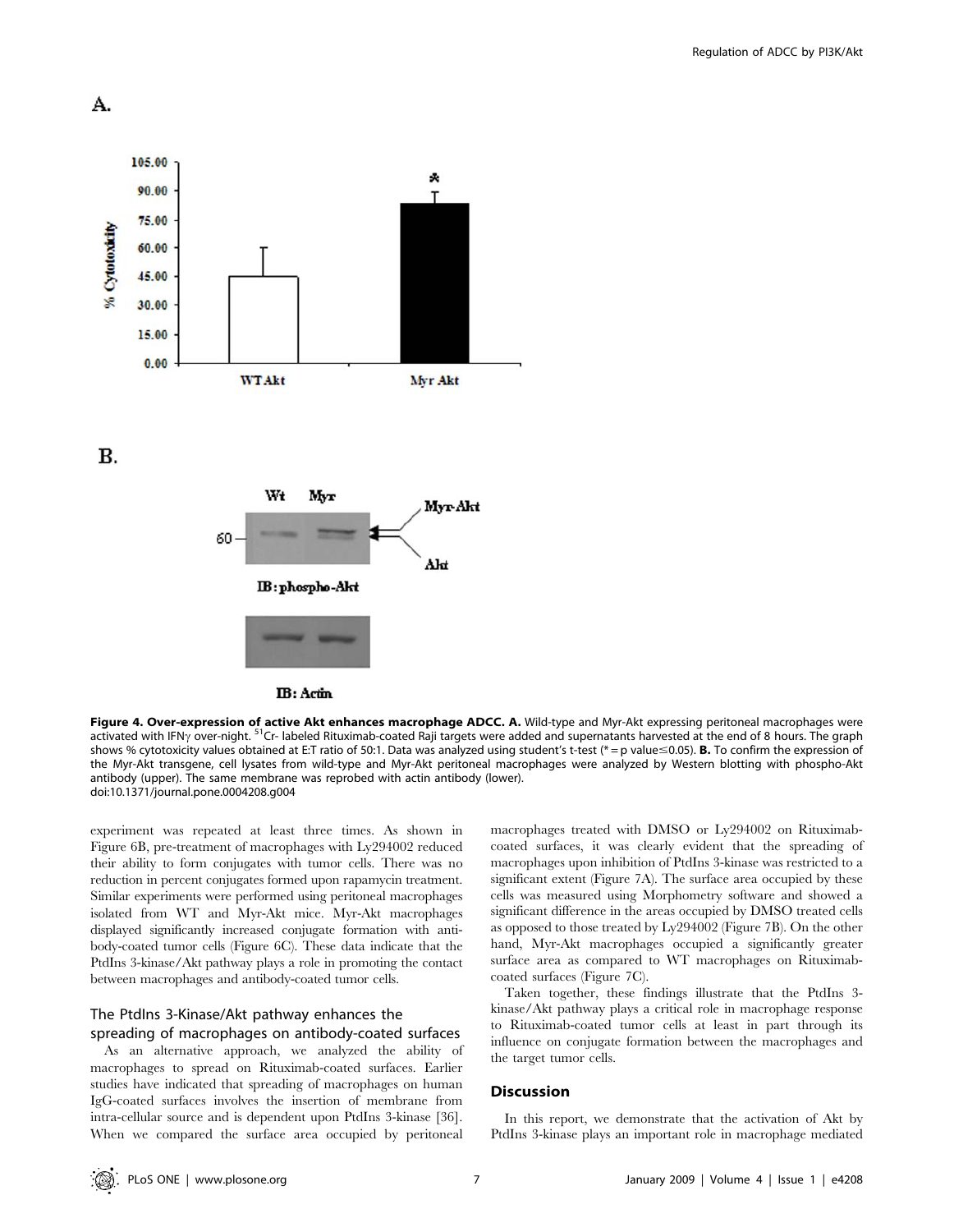

Figure 5. Influence of the PtdIns 3-kinase/Akt pathway on mediators of cytotoxicity: TNFa and nitric oxide. A. Raw 264.7 cells were left untreated or treated with IFN<sub>Y</sub> for 16 hours. They were then incubated with DMSO or 10 µM Ly294002 for 30 minutes followed by stimulation with Rituximab-coated Raji cells (indicated as RR in the figure) at E:T ratio of 1:1 for 8 hours. Controls conditions consisted of Raw 264.7 cells stimulated with media alone (UT) or IFN<sub>Y</sub> (25 ng/ml) alone or Rituximab-coated Raji cells alone. Supernatants were harvested and levels of TNF $\alpha$  were measured using ELISA. **B.** Raw 264.7 cells were cultured in presence of IFN<sub>Y</sub> and increasing concentrations of TNF $\alpha$  neutralizing antibody (0–1.6 µg/ml) or control antibody (1.6 µg/ml). After 16 hours of IFN<sub>Y</sub> priming, <sup>51</sup>Cr- labeled Rituximab-coated Raji targets were added to Raw 264.7 cells and incubated for 8 hours. The graph shows % cytotoxicity at E:T ratio of 50:1. **C.** Raw 264.7 cells were primed with IFN $\gamma$  in presence of varying concentrations of L-NMMA (0–10 mM). Next day <sup>51</sup>Cr- labeled Rituximab-coated Raji targets were added and amount of <sup>51</sup>Cr released was measured at the end of 8 hours. The graph shows % cytotoxicity at E:T ratio of 50:1. D. Raw 264.7 cells were pre-treated with IFN $\gamma$  (25 ng/ml) for 16 hours. They were then stimulated with immune-complex (indicated as IC in the figure) at concentration of 350 µg/ml for 8 hours in presence of DMSO or 10 µM Ly294002. Controls conditions consisted of Raw 264.7 cells cultured with media alone (UT) or IFN<sub>Y</sub> (25 ng/ml) alone. Supernatant were harvested at the end of 24 hours and levels of NO produced were measured. doi:10.1371/journal.pone.0004208.g005

ADCC against Rituximab-coated Raji cells. The PtdIns 3-kinase/ Akt pathway was found to be required for efficient conjugate formation as well as spreading of macrophages on antibody-coated surfaces. In the case of NK cells, studies have shown that conjugate formation is a critical step for the lysis of tumor cells [24,25]. Our findings similarly indicate that cytoskeletal rearrangements and thereby conjugate formation constitute a pre-requisite for effective cytolysis of antibody-coated tumor cells by monocytes/macrophages as well.

PtdIns 3-kinase regulates a diverse array of cellular activities such as cell growth, survival, cytoskeletal changes and trafficking of intra-cellular organelles. The activation of PtdIns 3-kinase leads to changes in the actin cytoskeleton through the activation of various downstream proteins. PtdIns 3-kinase-dependent activation of Vav leads to the activation of Rac1 which has been shown to be involved in actin reorganization [51,52]. During  $Fc\gamma R$ -mediated phagocytosis, our group has demonstrated that activation of Akt downstream of PtdIns 3-kinase up-regulates phagocytic process through the activation of p70S6 kinase [32]. Arf6 is reported to be essential for actin assembly during  $Fc\gamma R$ -mediated phagocytosis as well as for NK cell ADCC and the activation of Arf6 depends on PtdIns 3-kinase [26,53]. Further it has been shown that PtdIns 3 kinase activity is also involved in the regulation of membrane availability during engulfment of large size particles [36,54]. In this report, we show that PtdIns 3-kinase activation during macrophage response to antibody-coated tumor cells leads to the activation of Akt and thereby regulates the cytotoxic response at least in part by promoting effective contact between macrophages and tumor cells. In addition to the activation of Akt, PtdIns 3 kinase may also be involved in the regulation of monocyte/ macrophage cytotoxicity through its influence on other proteins involved in actin remodeling as discussed earlier. Further studies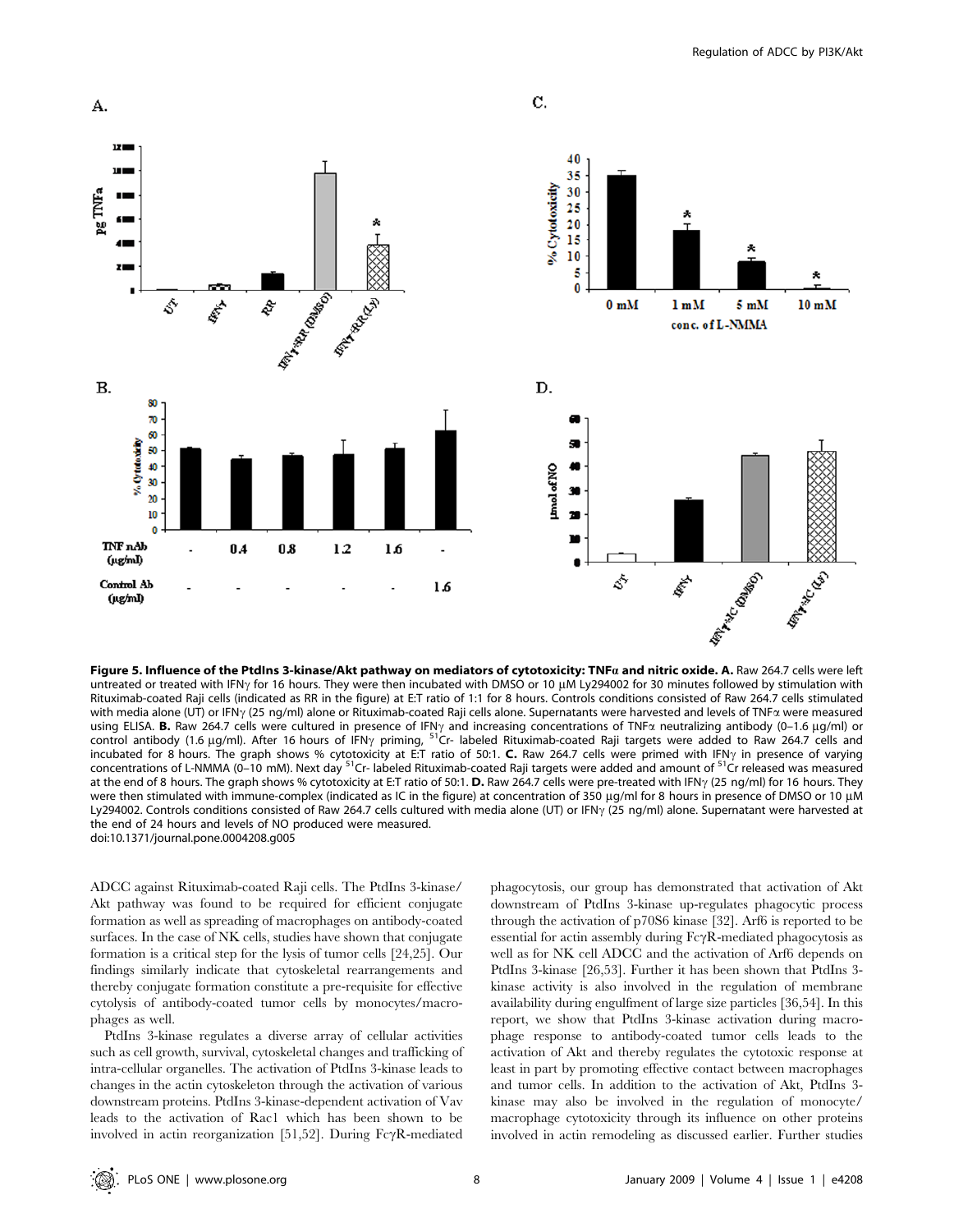

Figure 6. The PtdIns 3-kinase/Akt pathway promotes conjugate formation between macrophages and tumor cells. A. Raw 264.7 cells were primed with IFN<sub>Y</sub> overnight followed by treatment with DMSO or 10 μM Ly294002 or 20 nM Rapamycin for 30 minutes. They were then mixed with Rituximab-coated Raji cells at the E:T ratio of 5:1 and adhered to poly-L-lysine coated cover-slips for 1 hour. Raji cells were labeled with CD37 antibody followed by anti-mouse Alexa Fluor 594 (red fluorescence). F-actin was labeled with FITC-phalloidin. Stained cells were observed under the microscope for action polarization at the synapse. B. Samples were processed as described in A. 100 red cells were analyzed per cover-slip and a total of 300 red cells per condition were scored for conjugate formation. The results were expressed as % conjugates formed. The data indicate % conjugates formed in one experiment. Similar results were obtained in three independent experiments. C. Conjugate formation by WT and Myr-Akt expressing peritoneal macrophages was determined by processing the samples as described in A and B. doi:10.1371/journal.pone.0004208.g006

are required to test the possible involvement of PtdIns 3-kinase with respect to these pathways.

The role of PtdIns 3-kinase during actin remodeling is well established. However, few studies report the involvement of Akt as a modulator of cytoskeletal changes. Studies in chicken embryonic fibroblasts indicated that activation of Akt by PtdIns 3-kinase induced actin reorganization promoting cell migration [55]. In the same study, authors demonstrated that constitutive activation of Akt was sufficient to activate actin assembly and resulted in increased cell migration even in the presence of Ly294002. A previous study from our group showed that constitutively active Akt increased the phagocytic efficiency of macrophages suggesting that over-active Akt enhances the cytoskeletal rearrangement [32]. In both studies, it was further demonstrated that Akt stimulates actin cytoskeleton through p70S6 kinase. Interestingly, our findings reported here show that inhibition of p70S6K by rapamycin has no effect on the ability of macrophages to lyse Rituximab-coated B cells. This suggests that Akt can modulate actin assembly in other ways. Recently, it has been shown that Akt directly interacts with actin leading to phoshorylation of actin at Akt consensus sites in Ly294002-dependent manner [56]. Akt has been shown to associate with and phosphorylate yet another protein involved in actin remodeling called Girdin [57].

IFN $\gamma$  is known to be a potent activator of macrophage tumoricidal activities [14,15]. The treatment of macrophages with IFN $\gamma$  has been reported to stimulate TNF $\alpha$  and nitric oxide production by macrophages [16,17]. Our data indicate that activation of  $Fc\gamma R$  upon IFN $\gamma$  priming results in enhanced TNF $\alpha$ and nitric oxide production. Fc receptor clustering is known to induce  $TNF\alpha$  production even in absence of IFN $\gamma$  priming. Thus synergistic increase in TNF $\alpha$  production upon co-stimulation with  $IFN\gamma$  and antibody-coated tumor cells was not surprising. However, to our knowledge, this is the first report demonstrating enhanced NO production by IFNy-primed macrophages when stimulated further by immune-complexes.

The inability of IFN $\gamma$ -primed macrophages to lyse B cells in the absence of antibody opsonization (Figure 1C) has several implications. It indicates that  $Fc\gamma R$  clustering on macrophages by Rituximab-coated B cells is an important event and contributes to the conjugate formation with tumor cells. The priming of macrophages by  $IFN\gamma$  alone leads to the production of nitric oxide, which is essential for the cytotoxicity towards B cells. However, mere release of nitric oxide is not sufficient for cytolysis of B cells if they are not occupied by a specific antibody. The activation of the PtdIns 3-kinase/Akt pathway by antibodycoated tumor cells results in stable ligation of tumor cells with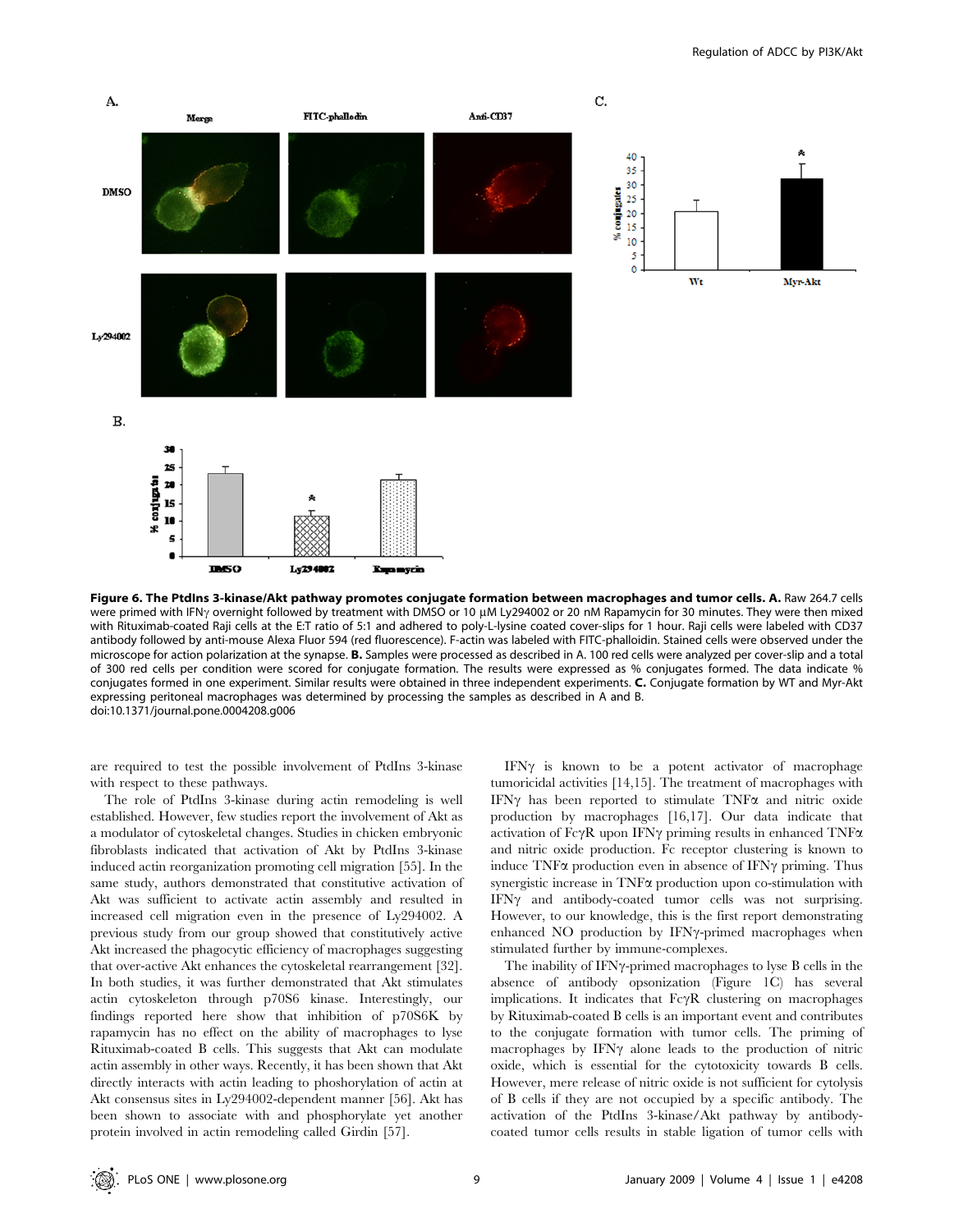

Figure 7. The PtdIns 3-Kinase/Akt pathway enhances the spreading of macrophages on antibody-coated surfaces. A. Spreading of thioglycollate-elicited peritoneal macrophages on Rituximab-coated cover-slips in the presence of DMSO or 10 µM Ly294002. B. Peritoneal macrophages, pre-incubated with DMSO or 10  $\mu$ M Ly294002 were allowed to spread on Rituximab-coated cover-slips at 37°C for indicated times before fixation. Data are presented as mean surface area occupied by cells. Shown are data from one experiment. Similar results were obtained from three independent experiments. C. Mean surface area occupied by Wt and Myr-Akt peritoneal macrophages. doi:10.1371/journal.pone.0004208.g007

macrophages thereby allowing the killing of targets by nitric oxide.

Collectively our findings demonstrate a critical role for the PtdIns 3-kinase/Akt pathway in macrophage-mediated cytotoxicity against Rituximab-coated B cell lymphomas. We show that the PtdIns 3-kinase/Akt pathway is required for occupation of greater surface areas on antibody-coated surfaces. Moreover, the formation of efficient cytolytic synapse between macrophages and Rituximab-coated B cells is completely dependent upon the PtdIns 3-kinase/Akt pathway.

#### References

- 1. Adams GP, Weiner LM (2005) Monoclonal antibody therapy of cancer. Nat Biotechnol 23: 1147–1157.
- 2. Clynes RA, Towers TL, Presta LG, Ravetch JV (2000) Inhibitory Fc receptors modulate in vivo cytoxicity against tumor targets. Nat Med 6: 443–446.
- 3. Uchida J, Hamaguchi Y, Oliver JA, Ravetch JV, Poe JC, K, et al. (2004) The innate mononuclear phagocyte network depletes B lymphocytes through Fc receptor-dependent mechanisms during anti-CD20 antibody immunotherapy. J Exp Med 199: 1659–1669.
- 4. Nimmerjahn F, Ravetch JV (2006) Fcgamma receptors: old friends and new family members. Immunity 24: 19–28.
- 5. Ravetch JV, Bolland S (2001) IgG Fc receptors. Annu Rev Immunol 19: 275–290. 6. Joshi T, Butchar JP, Tridandapani S (2006) Fcgamma receptor signaling in
- phagocytes. Int J Hematol 84: 210–216. 7. Duerksen-Hughes PJ, Day DB, Laster SM, Zachariades NA, Aquino L, et al.
- (1992) Both tumor necrosis factor and nitric oxide participate in lysis of simian virus 40-transformed cells by activated macrophages. J Immunol 149: 2114–2122.
- 8. Higuchi M, Higashi N, Taki H, Osawa T (1990) Cytolytic mechanisms of activated macrophages. Tumor necrosis factor and L-arginine-dependent mechanisms act synergistically as the major cytolytic mechanisms of activated macrophages. J Immunol 144: 1425–1431.
- 9. Keller R, Keist R, Wechsler A, Leist TP, van der Meide PH (1990) Mechanisms of macrophage-mediated tumor cell killing: a comparative analysis of the roles of reactive nitrogen intermediates and tumor necrosis factor. Int J Cancer 46: 682–686.
- 10. Miura TA, Morris K, Ryan S, Cook JL, Routes JM (2003) Adenovirus E1A, not human papillomavirus E7, sensitizes tumor cells to lysis by macrophages through

#### Acknowledgments

The authors thank Dr. Leni Moldovan for assistance with microscopy experiments.

#### Author Contributions

Conceived and designed the experiments: TPJ LPG NM JCB ST. Performed the experiments: TPJ LPG CC. Analyzed the data: TPJ LPG CC NM JCB ST. Contributed reagents/materials/analysis tools: MO. Wrote the paper: TPJ ST.

nitric oxide- and TNF-alpha-dependent mechanisms despite up-regulation of 70-kDa heat shock protein. J Immunol 170: 4119–4126.

- 11. Nascimento FR, Ribeiro-Dias F, Russo M (1998) Cytotoxic activity of BCGactivated macrophages against L929 tumor cells is nitric oxide-dependent. Braz J Med Biol Res 31: 1593–1596.
- 12. Adams DO (1980) Effector mechanisms of cytolytically activated macrophages. I. Secretion of neutral proteases and effect of protease inhibitors. J Immunol 124: 286–292.
- 13. Nathan CF, Silverstein SC, Brukner LH, Cohn ZA (1979) Extracellular cytolysis by activated macrophages and granulocytes. II. Hydrogen peroxide as a mediator of cytotoxicity. J Exp Med 149: 100–113.
- 14. Le J, Prensky W, Yip YK, Chang Z, Hoffman T, HC, et al. (1983) Activation of human monocyte cytotoxicity by natural and recombinant immune interferon. J Immunol 131: 2821–2826.
- 15. Pace JL, Russell SW, Torres BA, Johnson HM, Gray PW (1983) Recombinant mouse gamma interferon induces the priming step in macrophage activation for tumor cell killing. J Immunol 130: 2011–2013.
- 16. Schroder K, Hertzog PJ, Ravasi T, Hume DA (2004) Interferon-gamma: an overview of signals, mechanisms and functions. J Leukoc Biol 75: 163–189.
- 17. Romieu-Mourez R, Solis M, Nardin A, Goubau D, Baron-Bodo V, R, et al. (2006) Distinct roles for IFN regulatory factor (IRF)-3 and IRF-7 in the activation of antitumor properties of human macrophages. Cancer Res 66: 10576–10585.
- 18. Baron-Bodo V, Doceur P, Lefebvre ML, Labroquere K, Defaye C, C, et al. (2005) Anti-tumor properties of human-activated macrophages produced in large scale for clinical application. Immunobiology 210: 267–277.